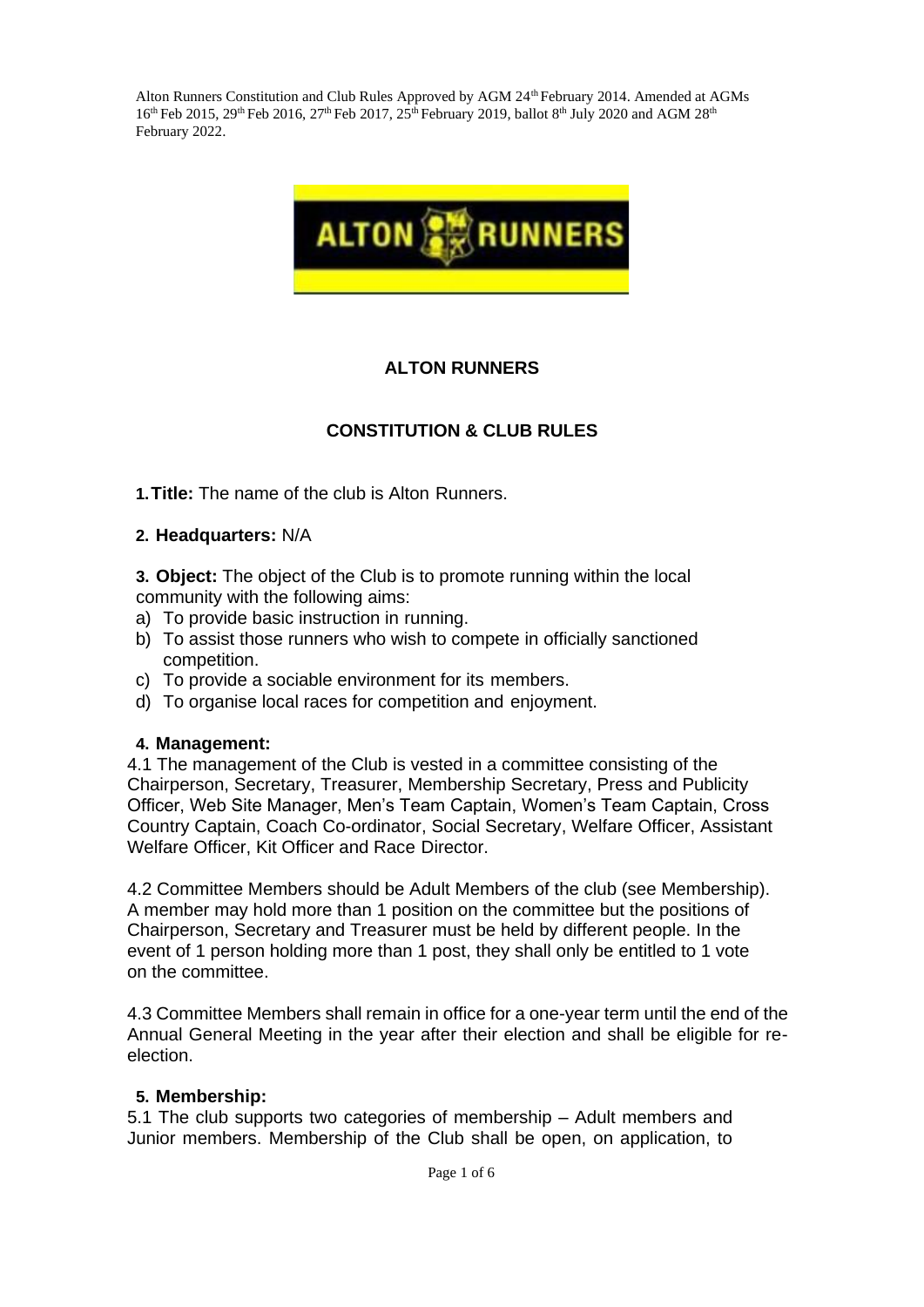anyone interested in recreational or competitive running, regardless of sex, age (subject to a minimum age of 16 for Adult Members and between the ages of 12 and 15 for Junior Members), disability, ethnicity, race, nationality, sexual orientation, occupation, religion, political or other beliefs. It is recognised however that some events and activities may not necessarily be suited to persons with particular disabilities.

5.2 Junior members will only be able to join the club if they are 'sponsored' by a Responsible Adult. A second person may also be nominated as a Responsible Adult. The Responsible Adults shall be paid up members of the Club.

5.3 The management, Coaching and behavioral expectations of Junior members is contained in the Junior members Guidance and shall be reviewed annually by the Committee.

5.4 Individuals who wish to become members of the Club must apply using the Membership Application Form approved by the Committee from time to time. Applications for Junior Membership shall be submitted by the proposed Junior Members' Responsible Adult. Applications must be accompanied by the correct subscription fee.

5.5 By becoming a member of the Club, every member agrees to abide by the Club's Constitution and Rules; the Rules of Competition and other rules and regulations of UK Athletics Limited; and the rules and regulations of England Athletics Limited (or relevant successor bodies).

5.6 Adult Members personal details may be shared with other Adult club members for the purposes of promoting club activities and events. All communications with Junior Members will be through their Responsible Adults(s). The Club will not share contact details of Junior Members.

5.7 Membership of the Club may only be refused as described in the club disciplinary process, section 1 refusal of admission.

### **6. Subscription:**

6.1 The annual subscription will be decided each year at the Annual General Meeting. Subscriptions are due for payment on 1<sup>st</sup> April each year.

6.2 Members having arrears of subscriptions of more than twelve weeks will have their membership terminated and will not be eligible to participate in the affairs or activities of the Club, including voting in any General Meeting. Payment of a full subscription at a later date will enable the former member to be readmitted.

## **7. Resignation:**

Members may resign from membership at any time by notice to that effect given to the Secretary. A member who resigns shall not be entitled to any refund of subscriptions in respect of the remaining period.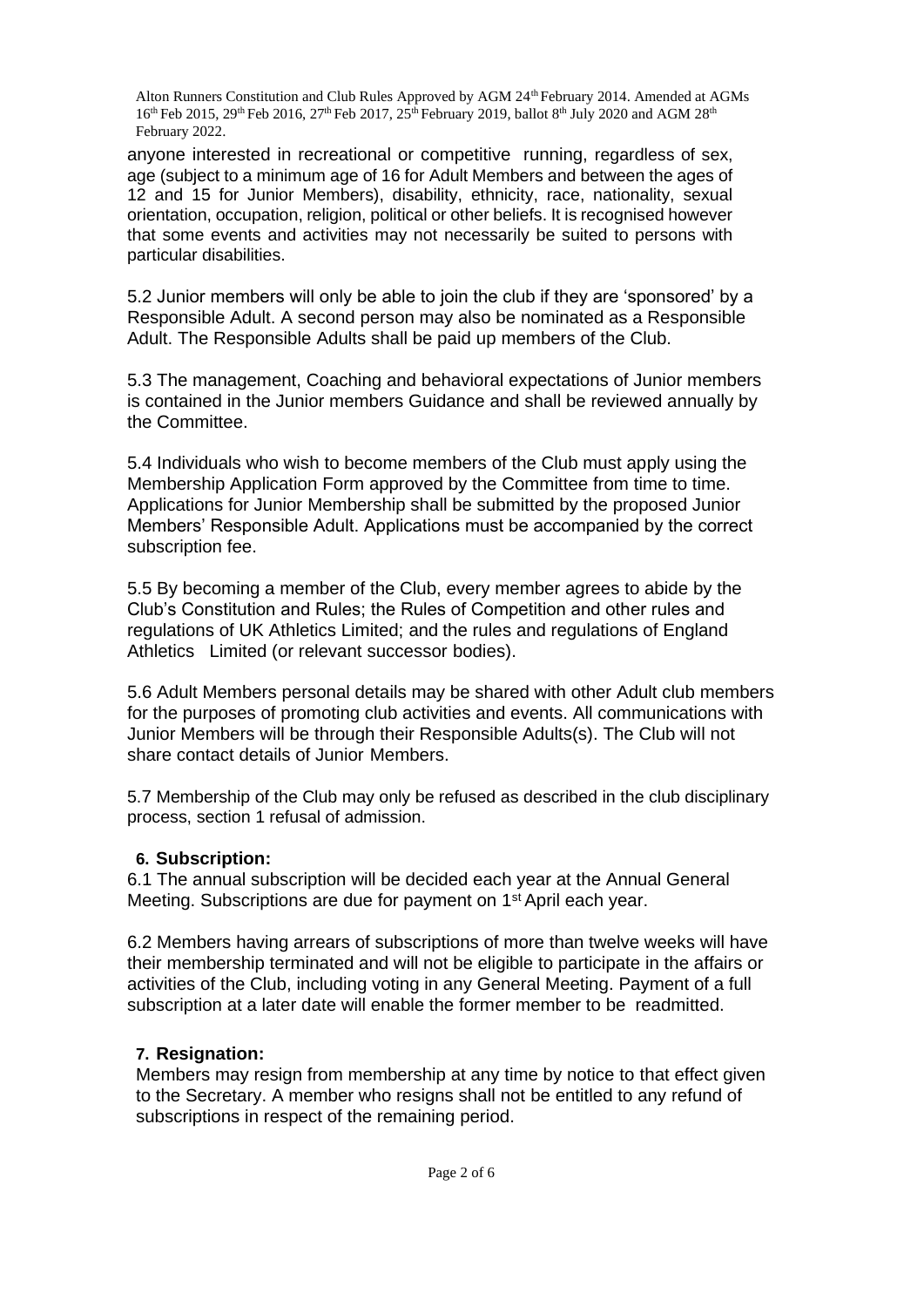## **8. Termination of Membership**

Membership of the Club shall terminate if the member is removed from membership as described in the club disciplinary process, section 2 Termination of Membership.

**9. Disciplinary Procedures:** Any complaints of misconduct (improper or unprofessional conduct) regarding the behaviour of Members or Officers shall be dealt with by the Club in accordance with the club disciplinary process section 3 Club discipline.

# **10. Welfare Policy:**

10.1 The Club aims to create an environment where members feel safe, secure and are able to participate and enjoy club events without being subject to any form of harassment, bullying, verbal or physical abuse or pressure.

10.2 All members are to adopt the principle that everyone within the club should be safe and protected, and each member is responsible for ensuring individuals are afforded the highest standard of care by adopting and promoting good practices as laid out in the following UK Athletics/England Athletics welfare policies:

- a) UKA and HCAF Adult Safeguarding Policy April 21.
- b) UKA and HCAF Adult Safeguarding Procedures April 21.
- c) UKA and HCAF Child Safeguarding Policy April 21.
- d) UKA and HCAF Child Safeguarding Procedures April 21.
- e) UKA and HCAF Safeguarding Regulations April 21.
- f) UKA and HCAF Codes of conduct booklet 2021.

10.3 The Welfare Officer(s) will support members with issues that may arise and will endeavor to help with their individual needs and well-being. Members with any queries or concerns are encouraged to contact the Welfare Officer(s) directly to discuss concerns or to seek help and advice.

## **11. Accounts:**

11.1 The Treasurer will ensure proper accounts are kept in accordance with the policies and guidelines approved by the committee and shall provide Committee Members with financial reports on at least a quarterly basis. The Club's financial records shall always be open to inspection by the Committee.

11.2 The Club's Financial Year shall run from 1st January to 31st December inclusive. The Treasurer shall present accounts for the previous Financial Year to the Annual General meeting for consideration and copies of these will be available to Members at the meeting. If the Accounts are not accepted at the Annual General Meeting, a qualified Accountant may be appointed to investigate members' concerns.

## **12. Club Championship:**

12.1 Each Road Racing season (September to May), the club enters Men's and Women's teams in the Hampshire Road Race League (HRRL). These races plus any others agreed by the committee are used to determine the Club Champions in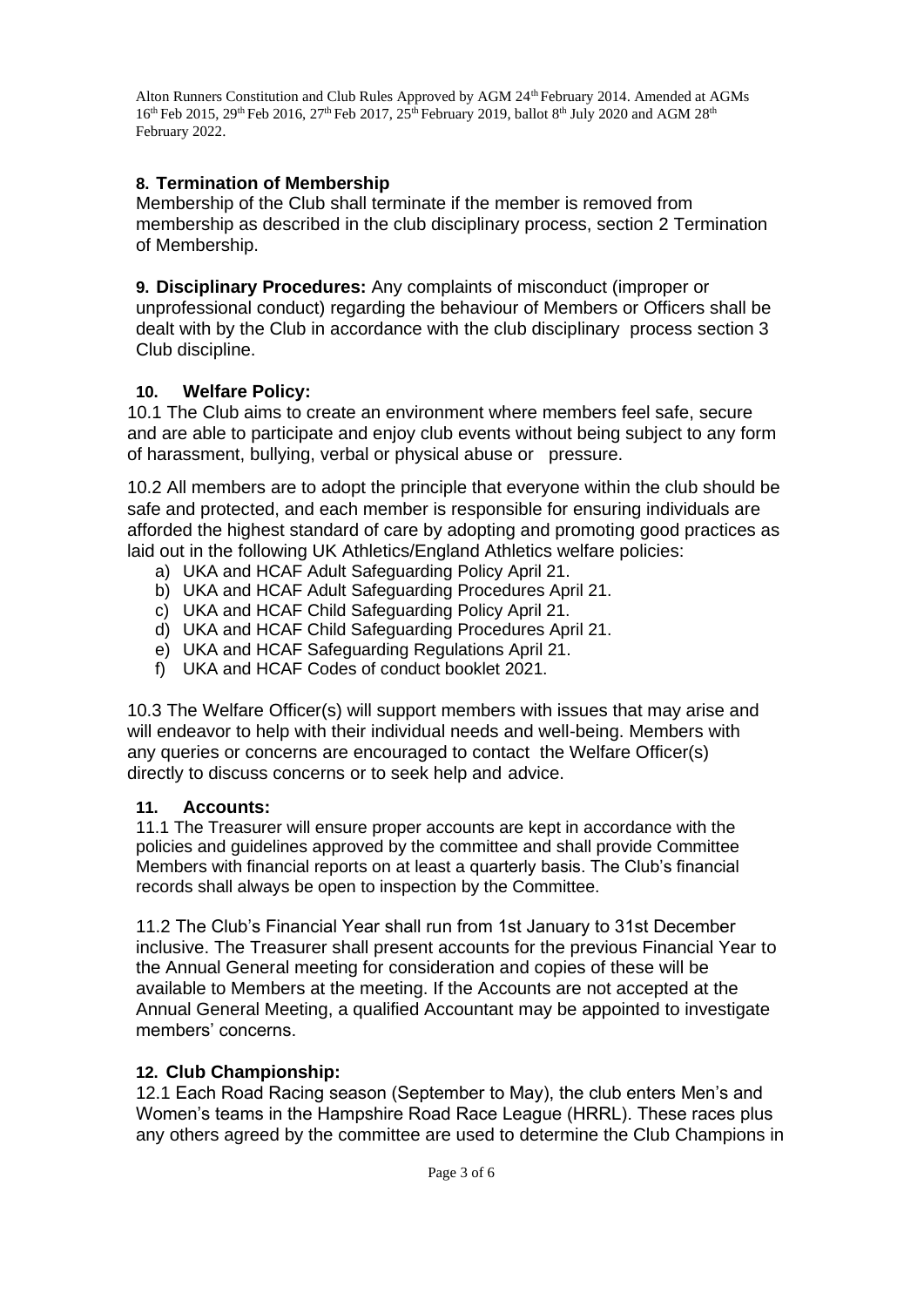the various age and gender categories. To qualify for the club championships, members must be fully paid up and must compete in the required number of races in the relevant road race season. The scoring system for the club championship shall be in a format approved by the committee and shall be managed by a club member appointed by the committee.

12.2 During the winter the club also enters Men's and Women's teams in the Southern Cross Country Championships. The results of these races will also determine the Club's Men's and Women's Cross Country Champions. The award of these championships shall be based upon the number of events taken part in by each member and the improvement achieved by individuals through the season as determined by the Cross Country Captain.

## **13. London Marathon:**

13.1 As an England Athletics affiliated club, Alton Runners is allocated a number of entries to the London Marathon. In addition to this, the baggage handling team is also allocated a number of places. If there are any places left over after all members of the baggage handling team who are aged 17 or over have been given the opportunity to enter, the places are made available to the Club Secretary. The Secretary shall pool the Club allocated places and any surplus from the baggage handling team.

13.2 All Adult Club Members who are aged 17 or over who have applied for a place in the London Marathon but have been rejected will be given priority in the allocation of places. They may therefore, apply to the Club Secretary for a place in that year's London Marathon and must provide evidence of their rejection. If there are more applicants than places then priority shall be given to those who have participated in the most races for the club during the previous 12 months (January to December) or have helped out as a volunteer in one of our host races (Alton Ten and Downland Challenge). The qualifying races for the club are league fixtures where the club has entered, i.e. Hampshire Road Race League, Hampshire Cross Country League and Southern Cross Country League.

13.3 In the event that the allocation of the London Marathon places cannot be determined using the above criteria, lots shall be drawn to decide which of the applicants the places will be issued to. If there are still places available after the above selection criteria have been applied, other Adult Club Members who are aged 17 or over may apply to the Club Secretary for a place. The volunteering and entering races criteria will then be applied again if necessary.

13.4 Adult Club Members who are aged 17 or over who qualify for the London Marathon in the 'good for age' categories will not be allowed to apply for a club place as they can apply for a guaranteed place direct from the London Marathon.

13.5 A Club Member who is allocated a club place will not be allowed to apply for a club place in the following year.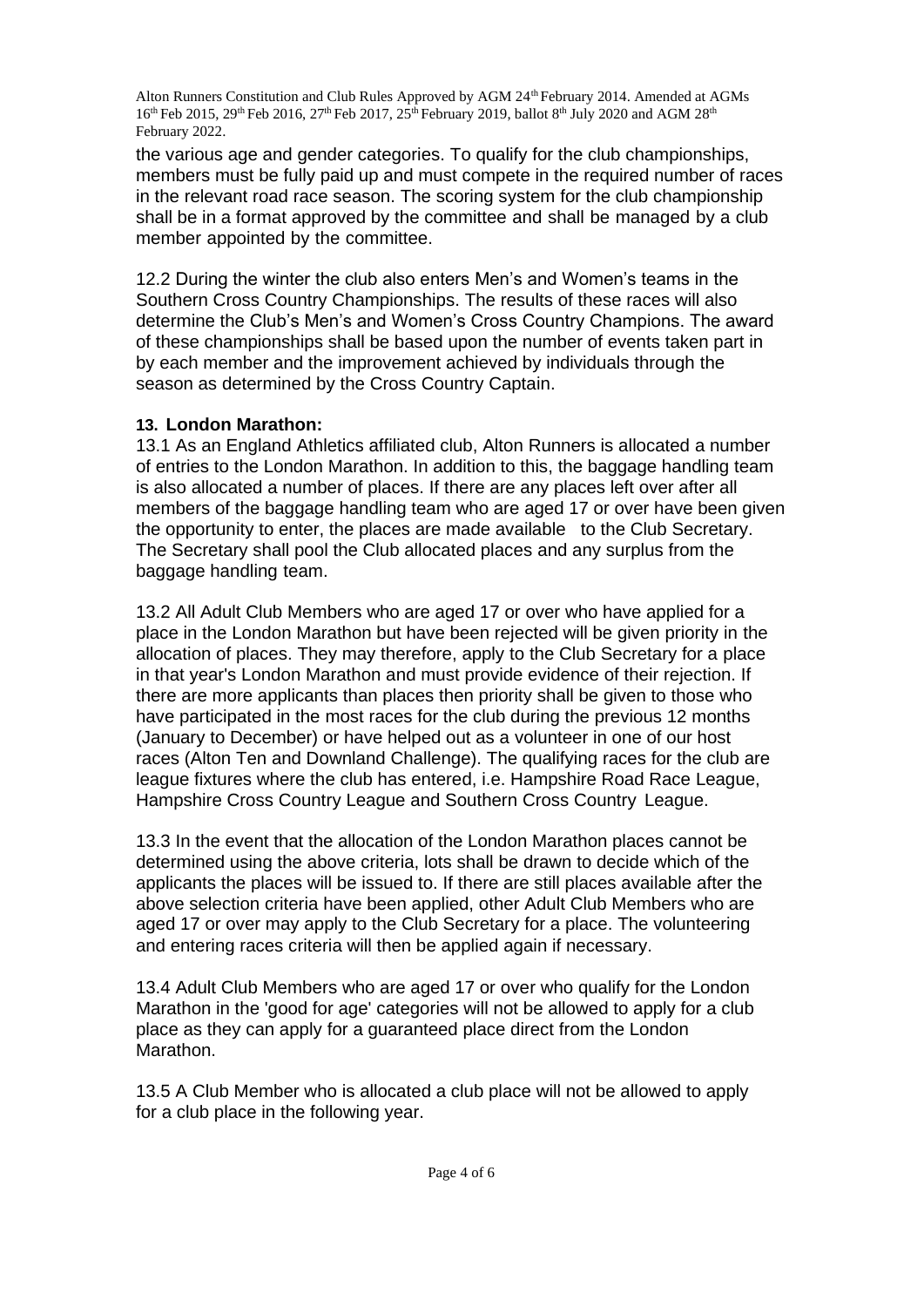# **14. Annual General Meeting:**

14.1 The Annual General Meeting of the Club shall be held within the month of February each year, on a date and at a reasonable time and place to be fixed by the Committee for the following purposes:

- a) To receive from the treasurer an Annual Report, balance sheet and statement of accounts for the preceding financial year.
- b) To receive other reports from committee members on the club's activities during the preceding year and to allow members to ask questions about those reports.
- c) To elect the Committee.
- d) To decide on any resolution which may be duly submitted to the meeting as provided by these Rules.

14.2 Not less than three weeks' notice of an Annual General Meeting specifying the place, day and time of the meeting shall be given to Adult Members. Only fully paid up Adult club members are entitled to attend and vote at General Meetings or nominate prospective committee members. Junior members are permitted attend General Meetings but are not entitled to vote.

14.3 Nominations to the committee shall be made by a proposer and seconder preferably in writing or by email. At the discretion of the chairperson however, nominations may be made verbally at the AGM and recorded in the minutes.

## **15. Special General Meetings:**

15.1 Not less than three weeks' notice of a Special General Meeting specifying the place, day and time of the meeting shall be given to the Adult Members.

15.2 The Secretary shall, on the requisition in writing (including email) of not less than twenty Adult Members entitled to vote at such meetings, convene a Special General Meeting within four weeks of the receipt by him or her of the requisition stating the business to be raised. No other business is to be discussed at a Special General Meeting.

# **16. Dissolution:**

16.1 A resolution to dissolve the club can only be passed by a two thirds majority at an Annual General Meeting or Special General Meeting.

16.2 Upon dissolution of the club, any remaining assets shall be given or transferred to another registered Community Amateur Sports Club, a registered charity or the sport's governing body for use by them in related community sports after repaying any unspent grant to a grant-making body where this was a condition of it being made.

16.3 The nomination of the recipient of any remaining assets shall be determined by a majority vote at the same AGM/SGM that voted in favour of dissolution.